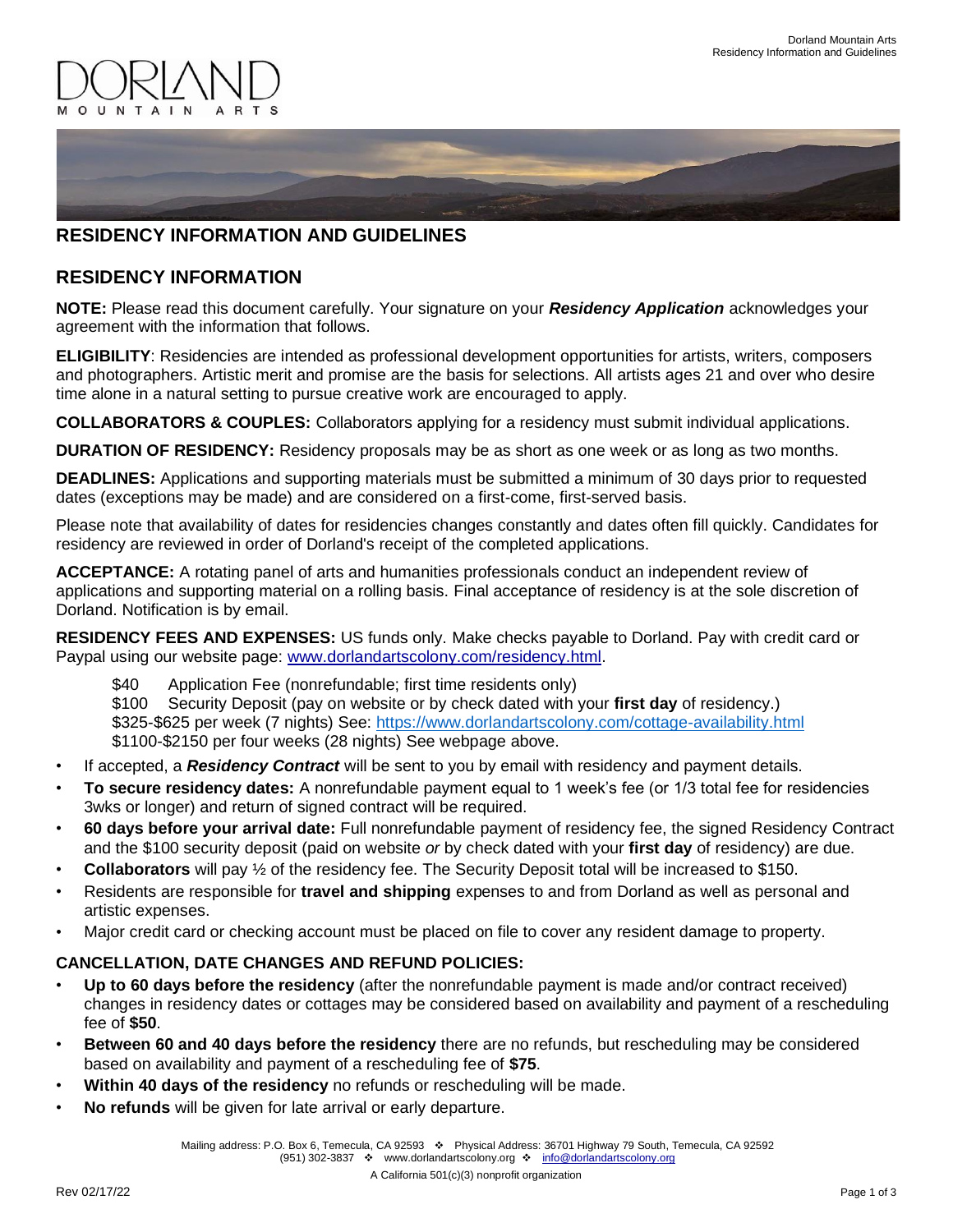**LOCATION:** Dorland Mountain Arts is set on three hundred acres along a northern ridge of the Palomar Mountain range overlooking the Temecula Valley in Riverside County, Southern California. Dorland is about one hundred miles south of Los Angeles and sixty miles north of San Diego.

**TRANSPORTATION:** Renting a car is encouraged as there is much to explore in the surrounding area. If you choose not to rent a car, [Temecula Air Shuttle](http://www.temeculaairshuttle.com/) provides a reasonable shuttle service between San Diego Airport and Temecula. The shuttle can take you to Dorland or to a drop-off in Temecula where staff can pick you up by pre-arrangement and take you shopping on the way to Dorland. Greyhound Bus service is also available. If you do not have access to a car during your residency, Dorland staff will take you to a shopping area 1x per week. **Please let us know at least a week** before your arrival, **by what means and approximately when you will be arriving at Dorland.**

**FACILITIES:** Residents are housed in one of **five** individual, furnished cottages.

- **Markham** and **Horton** cottages have a fully equipped kitchen with refrigerator, gas oven and microwave, full bathroom with tub and shower, separate bedroom (Markham has a queen bed; Horton has a full bed,) a workroom/living area with 2 small portable heaters, window AC, a wood-burning stove (wood is furnished by Dorland), and a covered porch with magnificent mountain, canyon or Temecula Valley views. **Horton** has a Steinway baby grand piano.
- Both **Connors** and **Zachai** cottages have open studio floor plans with baseboard heaters, a kitchen area with a full refrigerator, a 2-burner stovetop, microwave/convection combo, bathroom with shower, twin bed and pull-out trundle bed, window AC, covered porch with views. **Zachai** has a Kimball baby grand piano.
- **Roripaugh** cottage has a fully equipped kitchen with refrigerator, gas oven and microwave, bathroom with shower, separate bedroom with a queen bed, a workroom/living area with window AC, two small portable heaters, covered porch.
- All cottages have:
	- o sheets and towels
	- o **windows** with screens and blinds that provide good ventilation.
	- o a single window **air conditioning** unit and a fan or ceiling fans.
	- o **small appliances** including coffee pot for flat bottom filters, rice cooker, blender, toaster, dishes, pots, pans, etc.
	- o a minimum starter of **basic needs** such as some condiments, toilet paper, trash bags, paper towels, cleaning supplies. You may bring more supplies or purchase in town**.**
	- o a **cottage notebook** containing information regarding safety, flora and fauna, the grounds, trails, and community amenities.
	- o a **key** is provided to your cottage at registration and although we have never had a problem, we recommend you lock your cottage when you go for a walk on the grounds or leave the property.
- Available on request
	- o easels and tarps,
	- o keyboard and music stand
- You should **bring:**
	- o Sturdy shoes, flashlight, personal items

**PERSONNEL ON THE GROUNDS:** Caretaker/Artist-in Residence Robert Willis and his wife Director Janice Cipriani-Willis live on the premises and are usually available. Assistant Director Ledda Barducci is here Tuesday, Wednesday, and Thursday afternoons and evenings. All five cottages are usually occupied.

**INTERNET AND OFFICE SERVICES:** Free internet is available in the cottages. Most cell phones have good reception here. *Limited* copying, scanning and printing services are available in the office by request.

**GROUNDS**: There is a reflecting pond, a small lake, and some short trails on the premises. A hiking stick, cell phone, long pants and sturdy shoes are recommended due to rough ground and brush. Longer trails are available within a few miles.

**AMENITIES:** Facilities available in the nearby city of Temecula include grocery stores, Saturday morning farmers' market, pharmacies, laundry facilities, yoga studios, art supply stores, parks, theaters, restaurants, shopping malls, wineries, and antique stores.